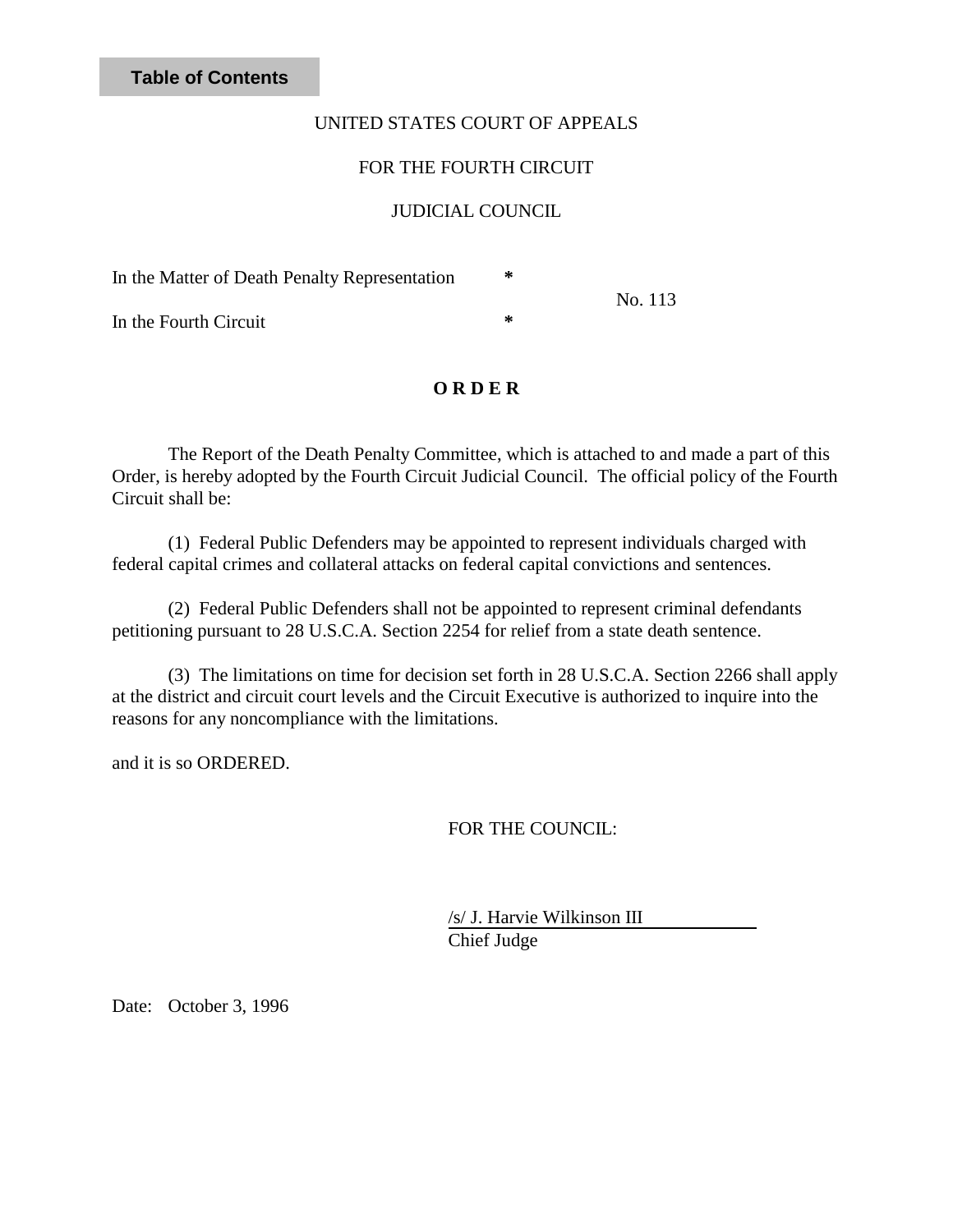# **DEATH PENALTY REPRESENTATION IN THE FOURTH CIRCUIT**

# **I. STATUTORY PROVISIONS PRESENTLY APPLICABLE TO APPOINTMENT OF ATTORNEYS FOR CAPITAL REPRESENTATION**

## A. APPOINTMENT OF COUNSEL FOR INDIGENT CAPITAL DEFENDANTS IS STATUTORILY GUARANTEED FOR FEDERAL TRIALS, DIRECT APPEAL FROM FEDERAL CONVICTIONS, § 2255 PROCEEDINGS, AND § 2254 PROCEEDINGS.

Congress has enacted special provisions guaranteeing that "in every criminal action in which a defendant is charged with a crime which may be punishable by death" and in "any post conviction proceeding under section 2254 or 2255 of Title 28, seeking to vacate or set aside a death sentence, any defendant who is or becomes financially unable to obtain adequate representation ... shall be entitled to the appointment of one or more attorneys." 21 U.S.C.A. § 848(q)(4) (West Supp. 1996). Any defendant indicted for a federal capital crime is entitled to have two attorneys appointed. 18 U.S.C.A. § 3005 (West Supp. 1996).

## B. THE MINIMUM QUALIFICATIONS OF APPOINTED COUNSEL ARE STATUTORILY DEFINED.

The lead attorney appointed to represent one indicted on an offense punishable by death "must have been admitted to practice in the court in which the prosecution is to be tried for not less than five years, and must have had not less than three years experience in the actual trial of felony prosecutions in that court." 21 U.S.C.A. § 848(q)(5). And, at least one of the attorneys appointed to represent a defendant indicted with a federal capital crime must "be learned in the law applicable to capital cases." 18 U.S.C.A. § 3005.

A lead attorney appointed after conviction to represent a capital defendant on direct appeal, or during § 2255 proceedings, "must have been admitted to practice in the court of appeals for not less than five years, and must have had not less than three years experience in the handling of appeals in that court in felony cases." 21 U.S.C.A. § 848(q)(6).

A court may, for good cause shown, appoint another attorney who does not meet the requirements set forth in §  $848(q)(5)-(6)$ , but whose experience otherwise enables him or her to adequately represent the defendant. 21 U.S.C.A. § 848(q)(7).

Attorneys that have been appointed typically continue the representation on appeal. See 21 U.S.C.A. § 848(q)(8) (providing that once appointed attorneys continue representation throughout subsequent proceedings); 18 U.S.C.A. § 3006A(c) (West 1985).

## C. COMPENSATION FOR FEES IS PRESENTLY LIMITED ONLY TO A "REASONABLE FEE" IN THE VIEW OF THE DISTRICT COURT.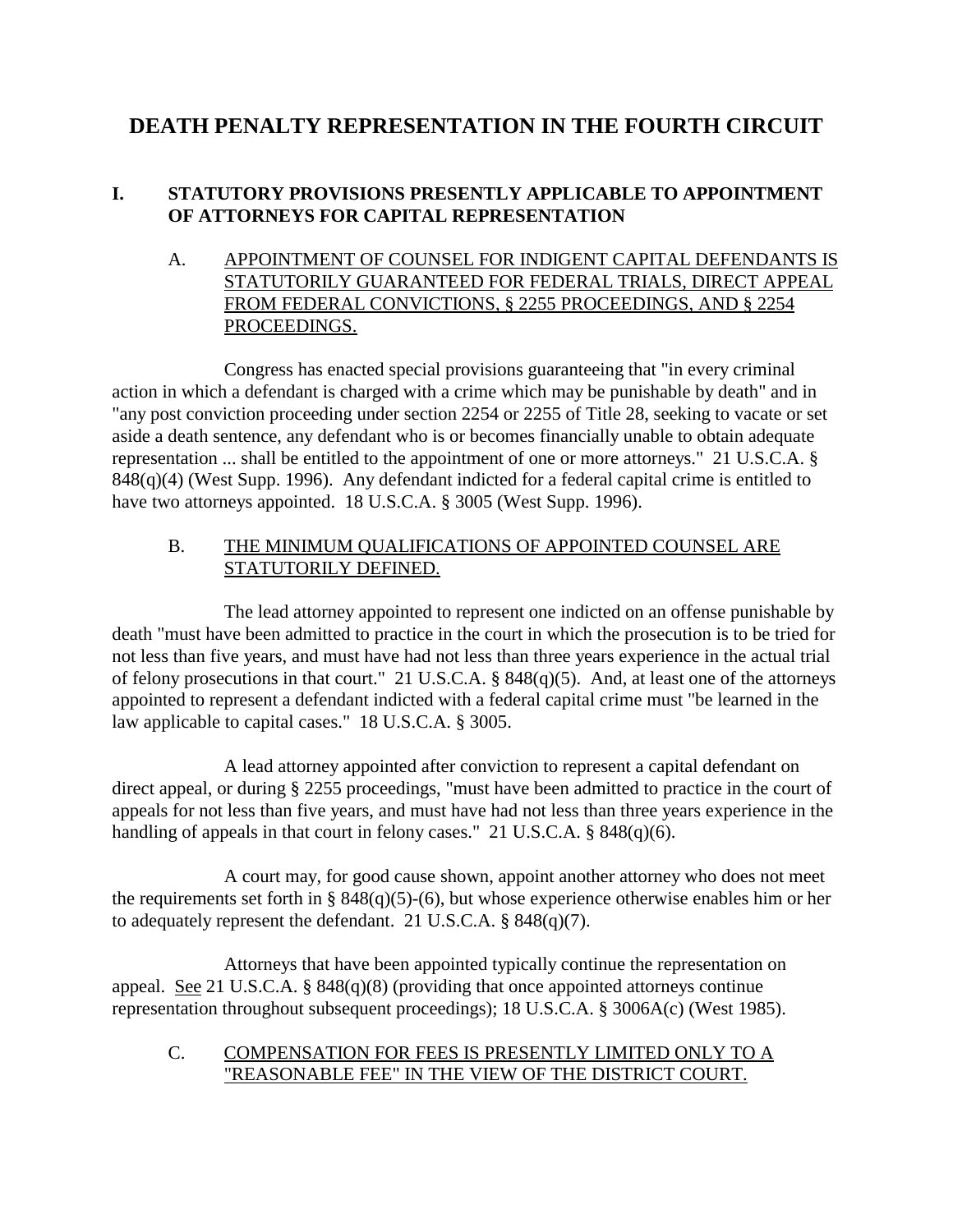Attorneys appointed pursuant to  $\S$  848(q) may be compensated at the statutory ceiling of \$125 per hour for both in-court and out-of-court time. 21 U.S.C.A. § 848(q)(10)(A). Counsel is also bound by the limitation of \$7,500 for investigative, expert, and other reasonably necessary expenses unless a higher fee is approved by the court. 21 U.S.C.A. § 848(q)(10)(B).

## **II. RECOMMENDATIONS**

### A. SOLICIT QUALIFIED AND INTERESTED COUNSEL AND MAINTAIN LISTS OF ATTORNEYS QUALIFYING FOR APPOINTMENT AS LEAD COUNSEL AND SECOND-CHAIR COUNSEL.

#### District Court

# \*\* **It is recommended that a plan be adopted under which the district court would contact the bar and solicit applications for a panel of attorneys qualified to represent capital defendants.**

Some districts have experienced difficulty in locating qualified and interested counsel to undertake capital representation. But, it is believed that there are many attorneys who would seek the opportunity for appointment if they were made aware of that opportunity. Accordingly, it is recommended that on a district-by-district basis, a program of solicitation of the bar should be implemented in order to increase the number of attorneys seeking appointment.

# \*\* **It is recommended that the district courts maintain lists of those attorneys qualified to represent capital defendants as lead counsel and as second-chair counsel and that these attorneys' expertise in trial, appellate, and habeas representation be identified.**

Because the statutory requirements for lead counsel are more stringent that those for second-chair counsel, courts should maintain separate lists of those attorneys who are qualified for each type of appointment. In addition to the statutory qualifications, specialized skills and experience are necessary to represent capital defendants in trial, appellate, and habeas proceedings. Courts may find separate lists of attorneys with trial, appellate, and/or habeas experience useful. Alternatively, courts may conclude that some other method of identifying various types and levels of expertise is preferable.

In ascertaining which attorneys of those expressing an interest in capital representation and seeking appointment are qualified to be placed on lists of those available for appointment as lead and second-chair counsel, the court may wish to consider appointment of an oversight committee composed of district judges, magistrate judges, district court clerks, and the Federal Public Defender, see 18 U.S.C.A. § 3005.

It is envisioned that over time attorneys chosen for appointment from the secondchair counsel list will develop the qualifications to be placed on the lead counsel list, and that appointment of second-chair attorneys is desirable in order to develop a wider range of expertise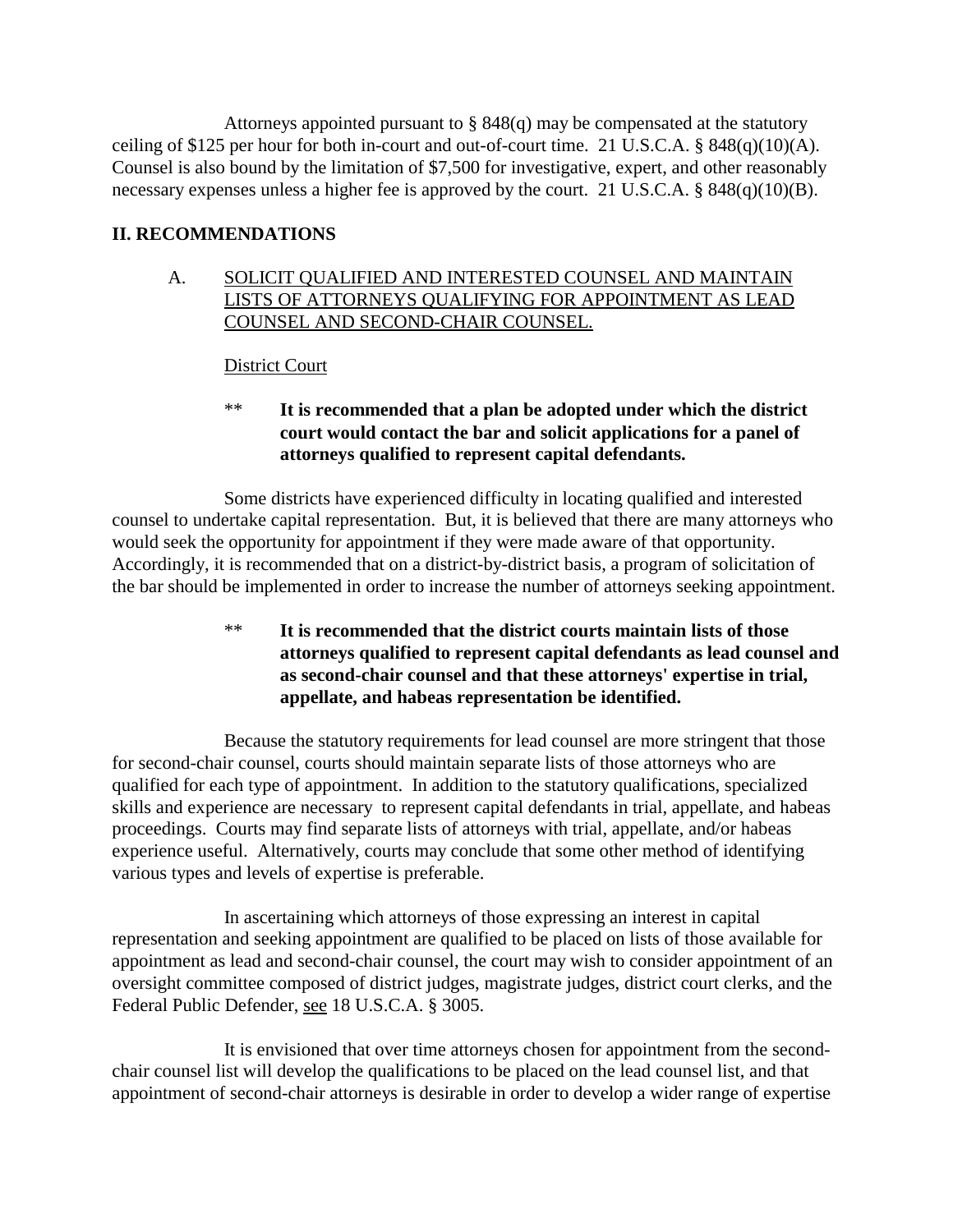available for lead counsel appointment. In addition, special consideration should be given to appointment of the attorney who represented a § 2254 petitioner during state collateral proceedings, if interested in appointment and qualified for it. See 21 U.S.C.A. § 848(q)(7).

# Circuit Court

# \*\* **It is recommended that the circuit court solicit the bar for applications, maintain lists of those attorneys qualified to represent capital defendants as lead counsel and as second-chair counsel, and identify attorneys' expertise in appellate and habeas representation.**

Although attorneys that have been appointed at the district court level typically continue their representation on appeal, from time to time it is necessary to appoint attorneys pursuant to § 848(q) during appellate proceedings. Consequently, it is recommended that a plan to solicit the bar for applications for appointment to capital representation be adopted and that lists of those attorneys qualified and interested in capital representation as lead and second-chair counsel be maintained.

B. USE FEDERAL PUBLIC DEFENDERS FOR REPRESENTATION OF FEDERAL CAPITAL CHARGES AND COLLATERAL ATTACKS ON FEDERAL CAPITAL CONVICTIONS AND SENTENCES; DO NOT UTILIZE FEDERAL PUBLIC DEFENDERS FOR PROSECUTION OF HABEAS PROCEEDINGS FILED BY STATE PRISONERS.

# \*\* **It is recommended that Federal Public Defenders be utilized for representation of individuals charged with federal capital crimes and collateral attacks on federal capital convictions.**

Providing representation for defendants charged with federal crimes punishable by the death penalty is within the statutory responsibility of the Federal Public Defender (FPD) to provide representation for all indigents charged with federal crimes. It is contemplated that FPDs will be placed in the pool of attorneys available to represent capital defendants in federal capital trials, on direct appeal, and in § 2255 proceedings. For some period of time, until FPDs develop the qualifications and experience, their appointments may be limited to second-chair positions. See 21 U.S.C.A. § 848(q)(7). However, such appointments should be encouraged whenever possible in order to permit FPDs to attain expertise in this area.

# \*\* **It is recommended that FPDs not be appointed to represent criminal defendants petitioning pursuant to 28 U.S.C.A. § 2254 for relief from a state death sentence.**

The consensus of opinion among FPDs in the circuit is that FPD representation in § 2254 proceedings challenging a state sentence of death is undesirable for a number of reasons. First, the prospect of a federal agency opposing the validity of state convictions creates the appearance of an unacceptable conflict between separate and independent sovereigns. Second,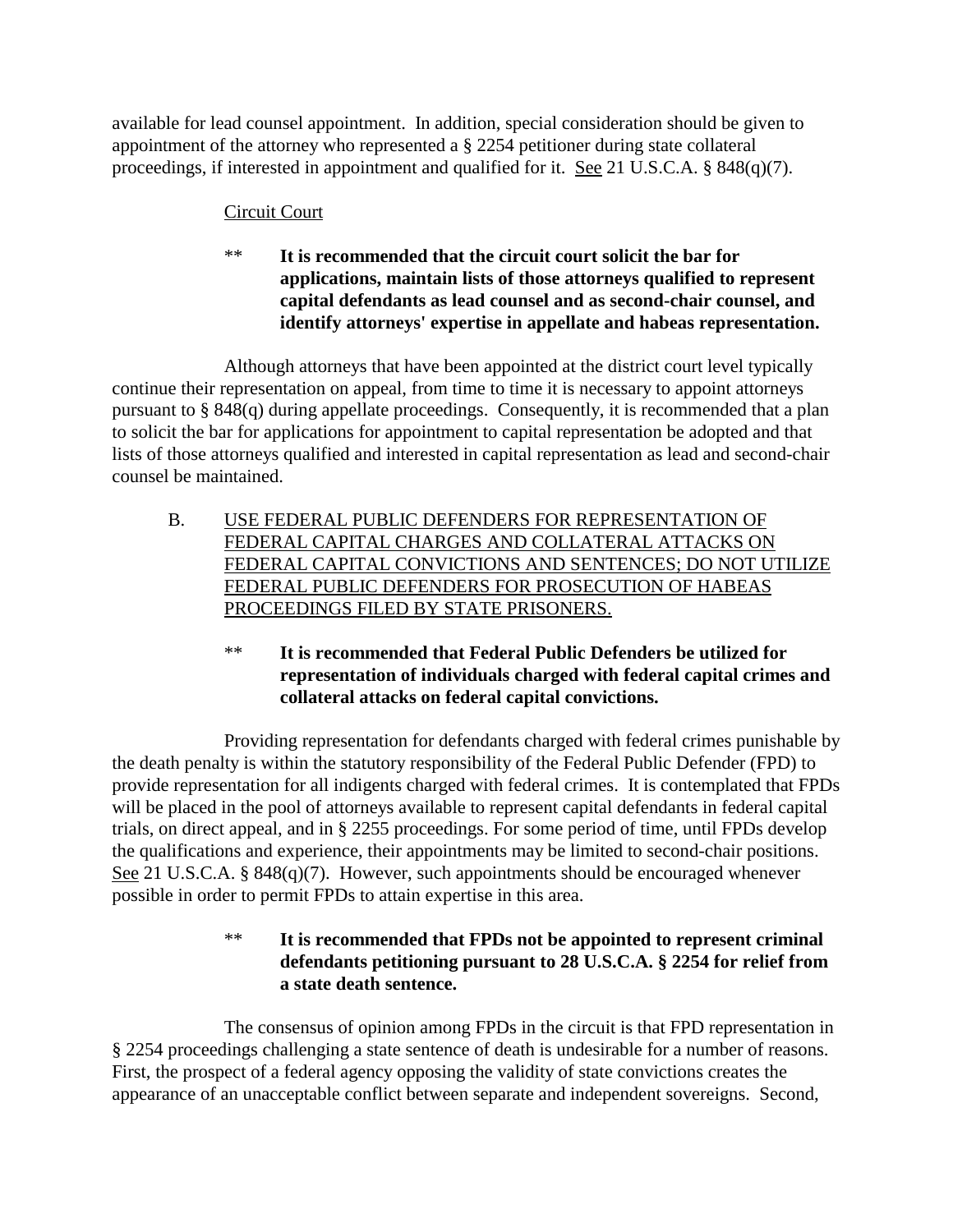although the FPD is authorized to represent defendants seeking a writ of habeas corpus, encouraging such representation is problematic because litigation of collateral state-court proceedings and issues may be necessary, raising the question of the appropriateness of FPDs appearing in state court and presenting issues outside their traditional area of expertise. Finally, appointing FPDs to represent § 2254 petitioners could be viewed as an attempt to circumvent the will of Congress, given its recent decision to withdraw funding from death penalty resource centers.

#### C. IMPOSE RESTRAINTS ON TIME FOR DECISION.

\*\* **It is recommended that the limitations on time for decision set forth in 28 U.S.C.A. § 2266 be adopted at the district and circuit court levels and that the Circuit Executive be authorized to inquire into the reasons for any noncompliance with the limitations.**

Under 28 U.S.C.A. § 2266 (enacted by the Antiterrorism and Effective Death Penalty Act of 1996), proceedings brought pursuant to § 2254 that are governed by Chapter 154 of Title 28 and proceedings brought pursuant to § 2255 in which the defendant was sentenced to death must be decided by the district court and the circuit court within specified time limits. The district court is required to render a decision and enter a final judgment (including a resolution of any motion to alter or amend the judgment) within 180 days of the date on which the petition is filed, subject to an extension of up to 30 days if the district court determines that the ends of justice would best be served by the delay. See 28 U.S.C.A. § 2266(a)-(b). The court of appeals is required to render a decision within 120 days of the date on which the reply brief is filed and to rule on any petition for rehearing or suggestion for rehearing en banc within 30 days of the date the petition/suggestion is filed or the date a response thereto is filed, whichever is later. See 28 U.S.C.A. § 2266(c). Furthermore, if the petition/suggestion is granted, any hearing must be conducted and a final decision rendered within 120 days of the entry of the order granting rehearing. Id. And, following a remand by the court of appeals en banc or the Supreme Court for further proceedings, the period for decision runs from the date the remand is ordered. Id.

The time limitations imposed by § 2266 are applicable only in those § 2254 proceedings governed by Chapter 154, (i.e., those challenging a state death sentence where the state has adopted specified procedures for appointment of counsel to represent the defendant in state post-conviction proceedings) and in § 2255 proceedings in which the defendant was sentenced to death. As such, the limitations presently will not apply to the majority of § 2254 petitions challenging a death sentence because of the relatively recent adoption of those mechanisms. See Bennett v. Angelone, No. 95-4004, 1996 WL 469705, at \*4 (4th Cir. Aug. 20, 1996) (stating that question of whether Virginia's mechanism for appointment of counsel satisfied requirements for application of Chapter 154 was irrelevant because Chapter 154 would not apply when the mechanism was not in place during the petitioner's state collateral proceedings). Time constraints, however, are sorely needed at present. See, e.g., Correll v. Thompson, 63 F.3d 1279, 1285 n.4 (4th Cir. 1995), cert. denied, 116 S. Ct. 688 (1996) (noting that § 2254 petition was pending in district court for in excess of three years prior to final decision). Consequently, it is recommended that the time limitations for decision imposed by